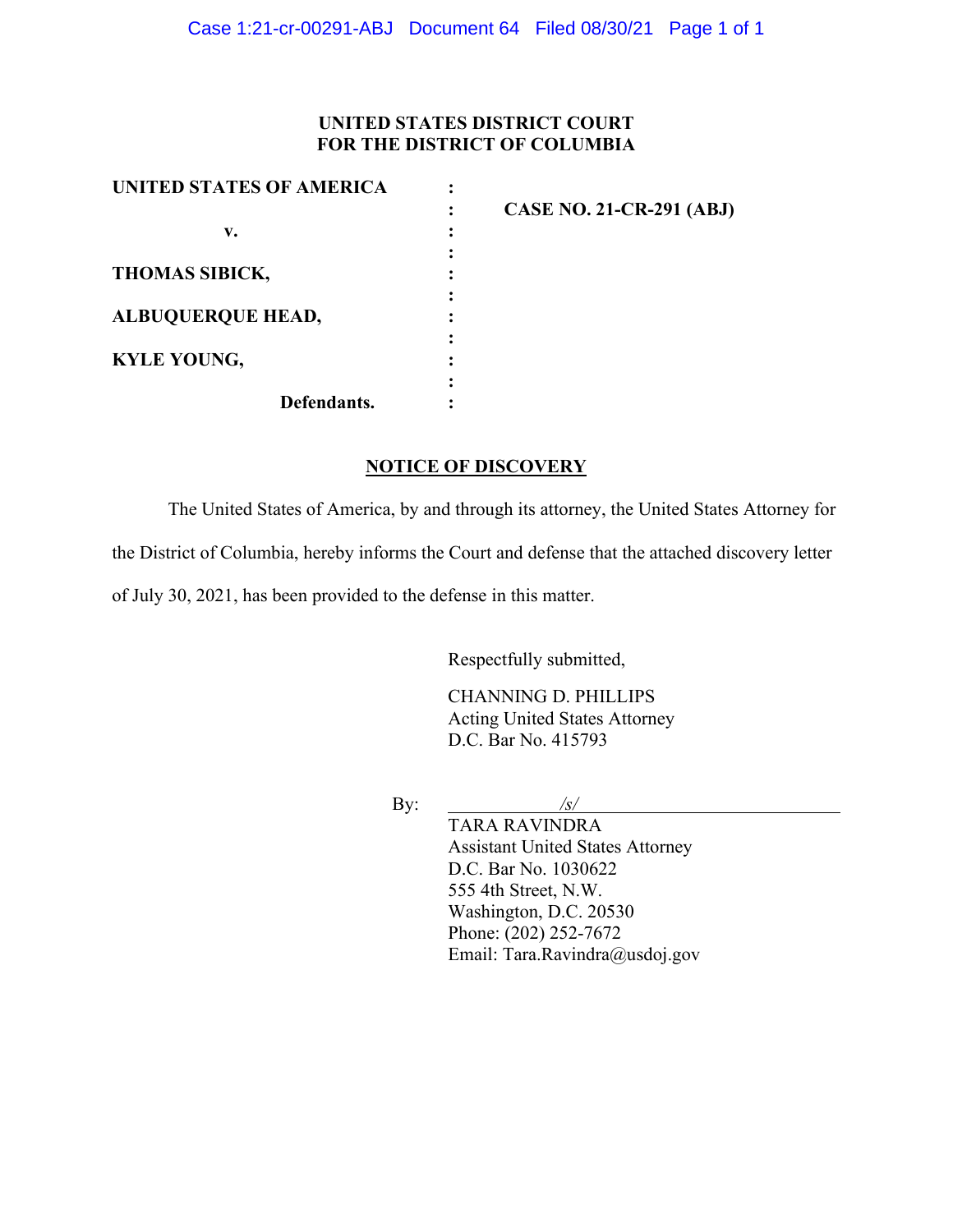

U.S. Department of Justice

Channing D. Phillips Acting United States Attorney

*District of Columbia*

*Judiciary Center 555 Fourth St., N.W. Washington, D.C. 20530*

July 30, 2021

Stephen F. Brennwald, Esq. Brennwald & Robertson, LLP 922 Pennsylvania Avenue, S.E. Washington, D.C. 20003 *Attorney for Thomas Sibick*

G. Nicholas Wallace, Esq. Assistant Federal Defender Federal Defender Services of Eastern Tennessee, Inc. 219 West Depot Street, Suite 200 Greeneville, Tennessee 37743 *Attorney for Albuquerque Head*

Katrina Young, Esq. Catherine Henry, Esq. Assistant Federal Defenders Federal Community Defender Office for the Eastern District of Pennsylvania 601 Walnut Street, Suite 540W Philadelphia, PA 19106 *Attorney for Kyle Young*

> Re: *United States v. Thomas Sibick, Albuquerque Head, Kyle Young*  Case No. 21-CR-291 – Production #4

Dear Counsel:

We are writing to update you with additional discovery that has been provided for this case on July 30, 2021 via a shared folder on USA File Exchange, that contains the following materials.

## • **Highly Sensitive Folder:**

o Medical Records for Officer M.F.

\*\*\*\*

We will forward additional discovery as it becomes available. If you have any questions about the information provided above or if you have any issues accessing or downloading the materials provided, please contact the undersigned Assistant United States Attorneys.